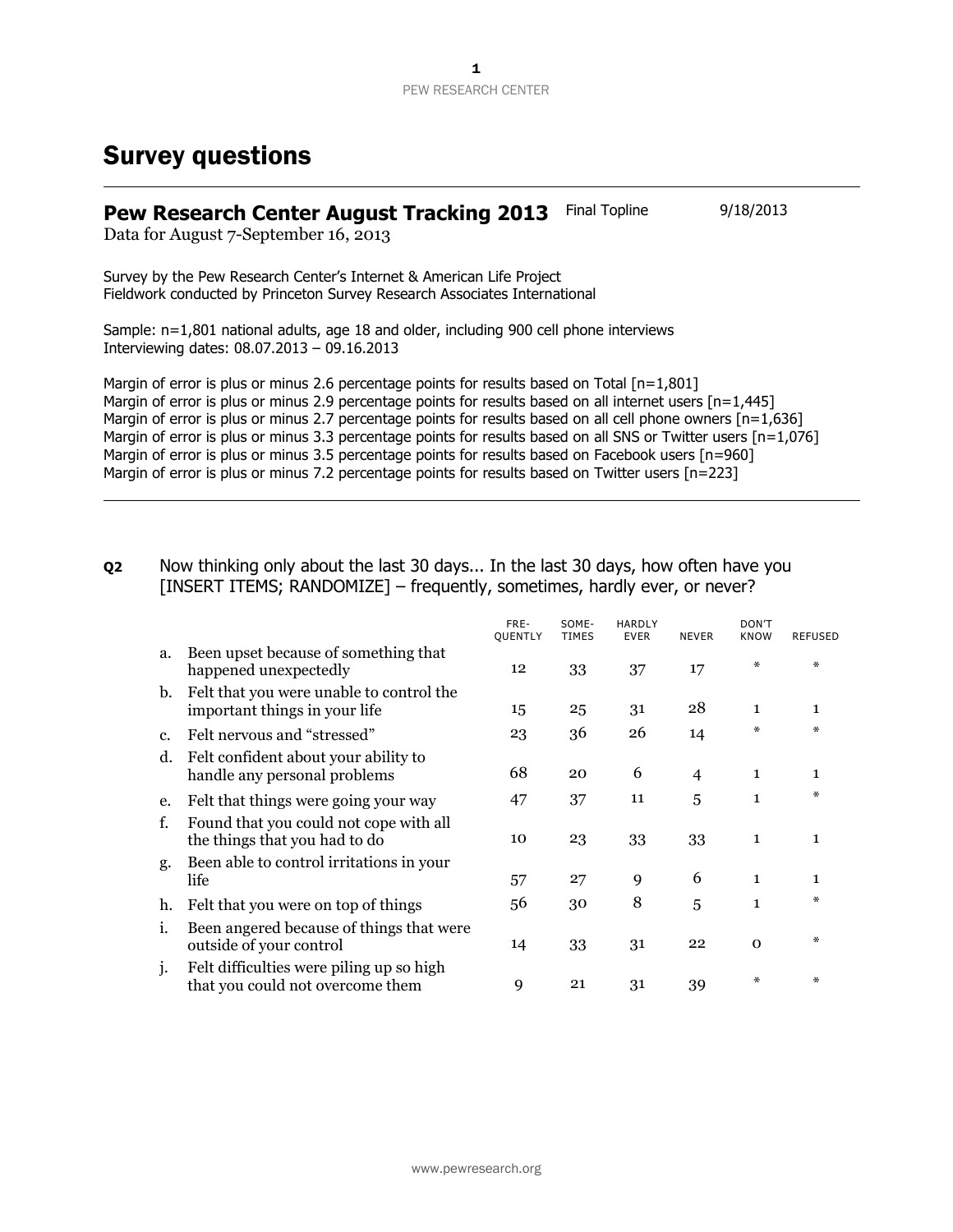[READ TO ALL:] On a different subject...

**EMINUSE**Do you use the internet or email, at least occasionally?

**INTMOB** Do you access the internet on a cell phone, tablet or other mobile handheld device, at least occasionally?<sup>1</sup>

|                                | Use internet | Do not use internet |
|--------------------------------|--------------|---------------------|
| Current                        | 80           | 20                  |
| May 2013                       | 85           | 15                  |
| December 2012 <sup>i</sup>     | 81           | 19                  |
| November 2012"                 | 85           | 15                  |
| September 2012                 | 81           | 19                  |
| August 2012iii                 | 85           | 15                  |
| April 2012                     | 82           | 18                  |
| February 2012                  | 80           | 20                  |
| December 2011                  | 82           | 18                  |
| August 2011                    | 78           | 22                  |
| May 2011                       | 78           | 22                  |
| January 2011 <sup>iv</sup>     | 79           | 21                  |
| December 2010 <sup>v</sup>     | 77           | 23                  |
| November 2010vi                | 74           | 26                  |
| September 2010                 | 74           | 26                  |
| May 2010                       | 79           | 21                  |
| January 2010vii                | 75           | 25                  |
| December 2009viii              | 74           | 26                  |
| September 2009                 | 77           | 23                  |
| April 2009                     | 79           | 21                  |
| December 2008                  | 74           | 26                  |
| November 2008 <sup>ix</sup>    | 74           | 26                  |
| August 2008 <sup>x</sup>       | 75           | 25                  |
| July 2008 <sup>xi</sup>        | 77           | 23                  |
| May 2008 <sup>xii</sup>        | 73           | 27                  |
| April 2008 <sup>xiii</sup>     | 73           | 27                  |
| January 2008xiv                | 70           | 30                  |
| December 2007 <sup>xv</sup>    | 75           | 25                  |
| September 2007*vi              | 73           | 27                  |
| February 2007 <sup>xvii</sup>  | 71           | 29                  |
| December 2006 <sup>xviii</sup> | 70           | 30                  |
|                                |              |                     |

 $\overline{a}$ <sup>1</sup> The definition of an internet user varies from survey to survey. Prior to January 2005, internet users were defined as those who said yes to "Do you ever go online to access the Internet or World Wide Web or to send and receive email?" From January 2005 thru February 2012, an internet user is someone said yes to either "Do you use the internet, at least occasionally?" (INTUSE) OR "Do you send or receive email, at least occasionally?" (EMLOCC). From April 2012 thru December 2012, an internet user is someone said yes to any of three questions: INTUSE, EMLOCC or "Do you access the internet on a cell phone, tablet or other mobile handheld device, at least occasionally?" (INTMOB). In May 2013, half the sample was asked INTUSE/EMLOCC/INTMOB and half was asked EMINUSE/INTMOB. Those May 2013 trend results are for both forms combined.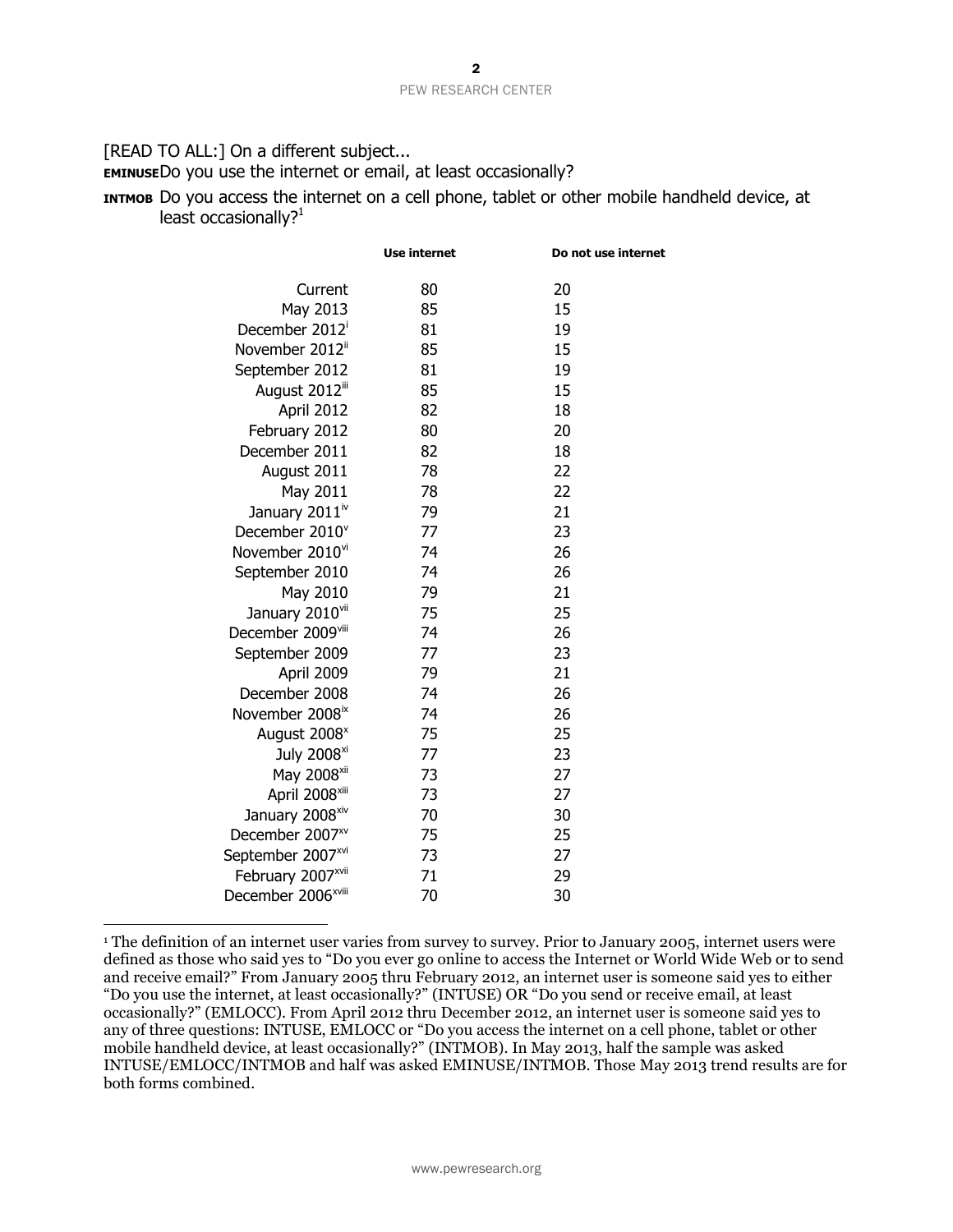| 68 | 32 |
|----|----|
| 70 | 30 |
| 73 | 27 |
| 73 | 27 |
| 66 | 34 |
| 72 | 28 |
| 68 | 32 |
| 67 | 33 |
| 66 | 34 |
| 59 | 41 |
| 61 | 39 |
| 67 | 33 |
| 63 | 37 |
| 69 | 31 |
| 63 | 37 |
| 64 | 36 |
| 63 | 37 |
| 62 | 38 |
| 63 | 37 |
| 62 | 38 |
| 64 | 36 |
| 57 | 43 |
| 61 | 39 |
| 59 | 41 |
| 61 | 39 |
| 59 | 41 |
| 58 | 42 |
| 61 | 39 |
| 58 | 42 |
| 58 | 42 |
| 56 | 44 |
| 55 | 45 |
| 59 | 41 |
| 53 | 47 |
| 59 | 41 |
| 53 | 47 |
| 52 | 48 |
| 50 | 50 |
| 49 | 51 |
| 47 | 53 |
| 48 | 52 |
|    |    |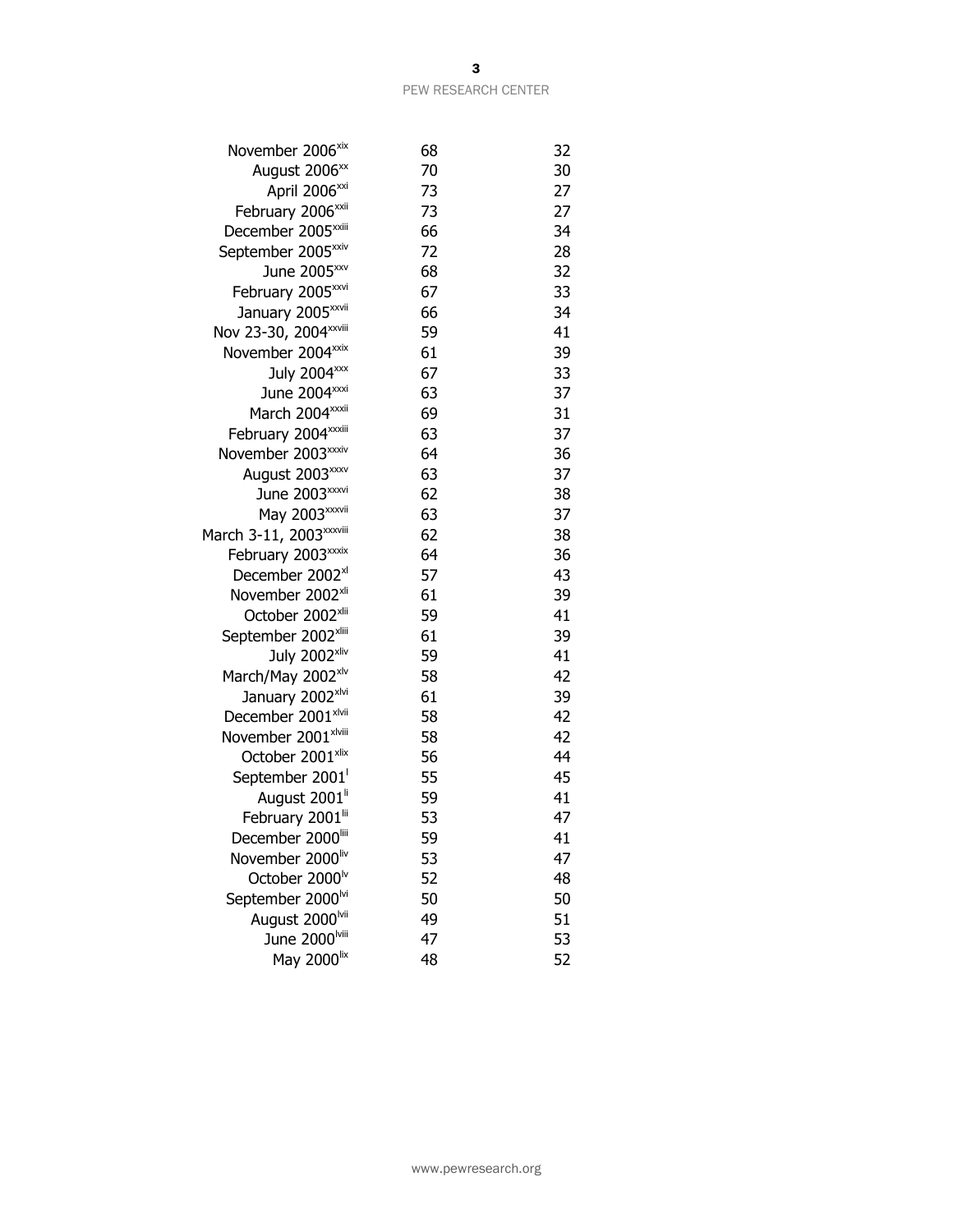## **WEB1-A**Next... Please tell me if you ever use the internet to do any of the following things. Do you ever use the internet to...[INSERT ITEM; RANDOMIZE; ALWAYS ASK ABOUT FACEBOOK  $LAST$ <sup>2</sup>

Based on all internet users [N=1,445]

|                                      | <b>TOTAL HAVE</b><br><b>EVER DONE</b><br><b>THIS</b> | ----------<br>DID<br>YESTERDAY | <b>HAVE NOT</b><br>DONE THIS        | <b>DON'T KNOW</b> | <b>REFUSED</b> |
|--------------------------------------|------------------------------------------------------|--------------------------------|-------------------------------------|-------------------|----------------|
| <b>Use Twitter</b>                   |                                                      |                                |                                     |                   |                |
| Current                              | 18                                                   | n/a                            | 82                                  | $\ast$            | 0              |
| May 2013                             | 18                                                   | n/a                            | 82                                  | $\ast$            | $\ast$         |
| December 2012                        | 16                                                   | n/a                            | 84                                  | $\ast$            | $\ast$         |
| August 2012                          | 16                                                   | n/a                            | 84                                  | $\ast$            | 0              |
| February 2012                        | 15                                                   | 8                              | 85                                  | $\ast$            | 0              |
| August 2011                          | 12                                                   | 5                              | 88                                  | $\ast$            | 0              |
| May 2011                             | 13                                                   | $\overline{4}$                 | 87                                  | $\ast$            | 0              |
| January 2011                         | 10                                                   | n/a                            | 90                                  | $\ast$            | $\ast$         |
| December 2010                        | 12                                                   | n/a                            | 88                                  | $\ast$            | 0              |
| November 2010                        | 8                                                    | 2                              | 92                                  | 0                 | $\ast$         |
| Upload photos to a website so you    |                                                      |                                |                                     |                   |                |
| can share them with others online    |                                                      |                                |                                     |                   |                |
| Current                              | 58                                                   | n/a                            | 42                                  | $\ast$            | $\ast$         |
| <b>July 2008</b>                     | 46                                                   | n/a                            | 54                                  | $\ast$            |                |
| August 2006                          | 37                                                   | 5                              | 63                                  | $\ast$            |                |
| Use Instagram                        |                                                      |                                |                                     |                   |                |
| Current                              | 17                                                   | n/a                            | 82                                  | $\ast$            | 0              |
| December 2012                        | 13                                                   | n/a                            | 87                                  | $\ast$            | 0              |
| August 2-5, 2012 <sup>1x</sup>       | 12                                                   | n/a                            | 88                                  | $\mathbf{1}$      | 0              |
| <b>Use Pinterest</b>                 |                                                      |                                |                                     |                   |                |
| Current                              | 21                                                   | n/a                            | 77                                  | $\overline{2}$    | $\ast$         |
| December 2012                        | 15                                                   | n/a                            | 83                                  | $\overline{2}$    | 0              |
| August 2-5, 2012                     | 12                                                   | n/a                            | 87                                  | $\mathbf{1}$      | $\ast$         |
|                                      |                                                      |                                |                                     |                   |                |
|                                      | <b>TOTAL HAVE</b><br><b>EVER DONE</b><br>THIS        | ---------<br>DID<br>YESTERDAY  | <b>HAVE NOT</b><br><b>DONE THIS</b> | <b>DON'T KNOW</b> | <b>REFUSED</b> |
| Use LinkedIn                         |                                                      |                                |                                     |                   |                |
| Current<br>Use Facebook <sup>3</sup> | 22                                                   | n/a                            | 77                                  | $\mathbf{1}$      | $\ast$         |

<sup>2</sup> Prior to January 2005, question wording was "Please tell me if you ever do any of the following when you go online. Do you ever...[ITEM]?" Unless otherwise noted, trends are based on all internet users for that survey.

<sup>3</sup> December 13-16, 2012 trend was asked of all internet users as a standalone question: "Do you ever use Facebook?"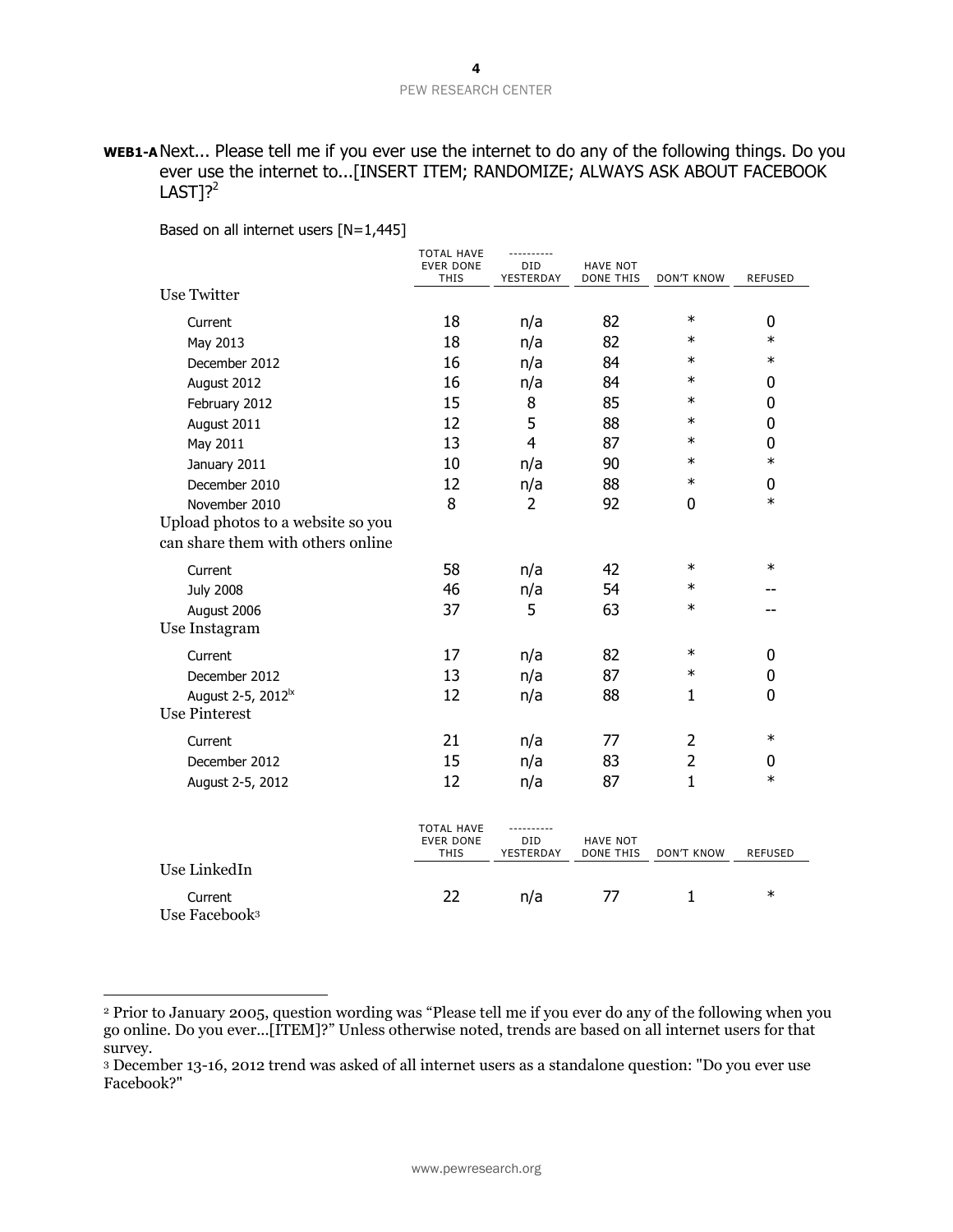| Current                             |  |  |   |
|-------------------------------------|--|--|---|
| December 13-16, 2012 <sup> xi</sup> |  |  | ᅭ |

#### **QL1** Next... Do you have a cell phone, or not?<sup>4</sup>

|                  | yes | no | Don't know | Refused  |
|------------------|-----|----|------------|----------|
| Current          | 89  | 11 | 0          | 0        |
| May 2013         | 91  | 9  | 0          | $^\star$ |
| December 2012    | 87  | 13 | $\star$    | 0        |
| November 2012    | 85  | 15 | 0          | $^\star$ |
| Sept 2012        | 85  | 15 | $\star$    | 0        |
| August 2012      | 89  | 10 | 0          | $^\star$ |
| April 2012       | 88  | 12 | $\star$    | $^\star$ |
| February 2012    | 88  | 12 | 0          | $^\star$ |
| December 2011    | 87  | 13 | 0          | $\star$  |
| August 2011      | 84  | 15 | $^\star$   | $^\star$ |
| May 2011         | 83  | 17 | $\star$    | 0        |
| January 2011     | 84  | 16 | $\star$    | $^\star$ |
| December 2010    | 81  | 19 | $^\star$   | $^\star$ |
| November 2010    | 82  | 18 | 0          | $\star$  |
| September 2010   | 85  | 15 | $\star$    | $^\star$ |
| May 2010         | 82  | 18 | $^\star$   | 0        |
| January 2010     | 80  | 20 | 0          | $^\star$ |
| December 2009    | 83  | 17 | 0          | $^\star$ |
| September 2009   | 84  | 15 | $\star$    | $^\star$ |
| April 2009       | 85  | 15 | $^\star$   | $\star$  |
| Dec 2008         | 84  | 16 | $^\star$   | $^\star$ |
| <b>July 2008</b> | 82  | 18 | $^\star$   | --       |
| May 2008         | 78  | 22 | $^\star$   | 0        |
| April 2008       | 78  | 22 | $^\star$   |          |
| January 2008     | 77  | 22 | $\star$    |          |
| Dec 2007         | 75  | 25 | $^\star$   |          |
| Sept 2007        | 78  | 22 | $\star$    |          |
| April 2006       | 73  | 27 | $\star$    |          |
| January 2005     | 66  | 34 | $\star$    |          |
| Nov. 23-30, 2004 | 65  | 35 | $\star$    |          |

<sup>4</sup> Question was asked of landline sample only. Results shown here have been recalculated to include cell phone sample in the "Yes" percentage. Beginning September 2007, question/item was not asked of the cell phone sample, but trend results shown here reflect Total combined Landline and cell phone sample. In past polls, question was sometimes asked as an independent question and sometimes as an item in a series. Wording may vary from survey to survey. Wording variations include: "Do you have a cell phone or a Blackberry or iPhone or other device that is also a cell phone?"; "Do you have...a cell phone or a Blackberry or iPhone or other handheld device that is also a cell phone?"; Do you have a cell phone, or a Blackberry or other device that is also a cell phone?"; "Do you happen to have a cell phone?"; " "Do you have a cell phone?"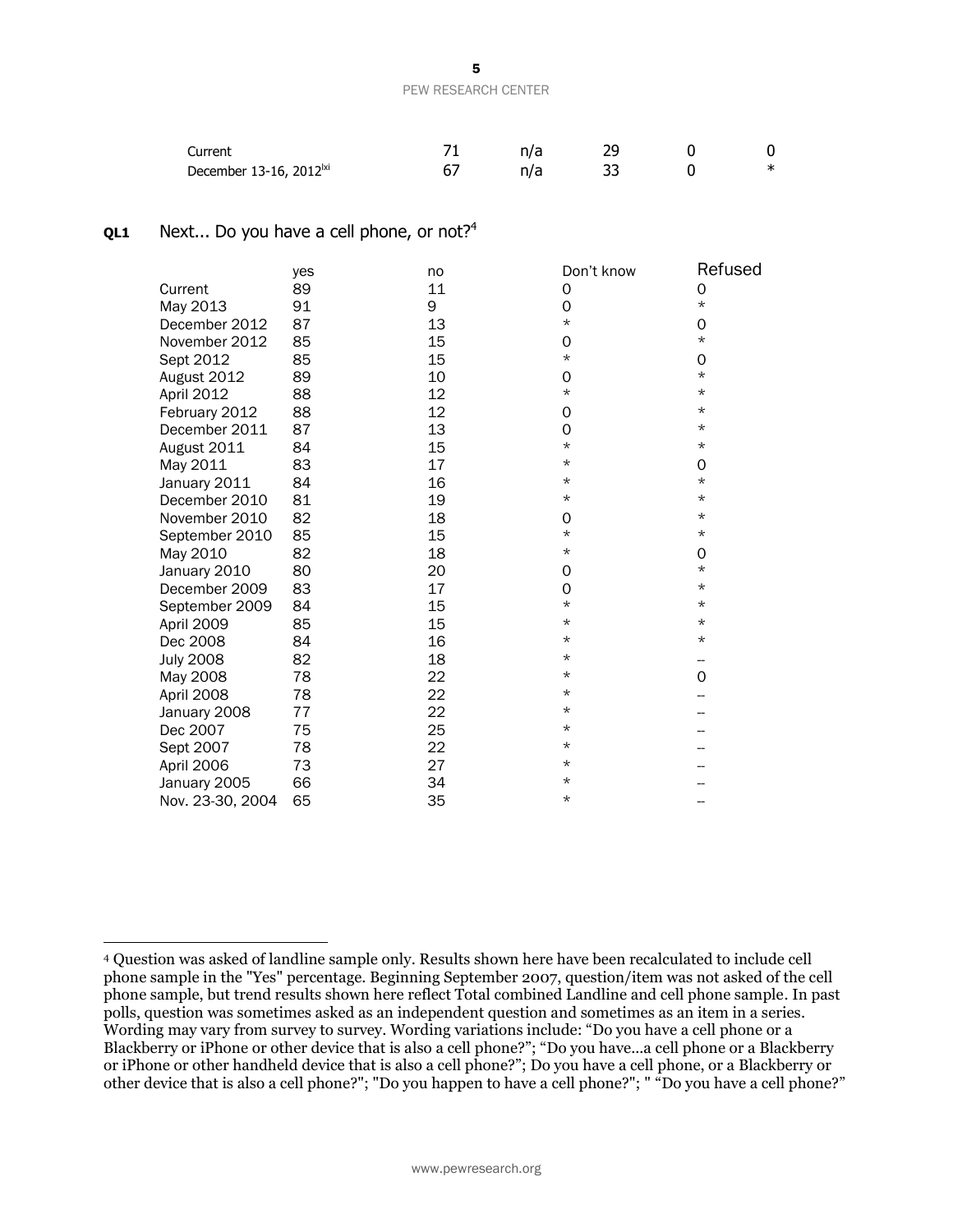**SMART1** Some cell phones are called "smartphones" because of certain features they have. Is your cell phone a smartphone such as an iPhone, Android, Blackberry or Windows phone, or are you not sure? 5

Based on cell phone owners

|                          | YES.<br>SMARTPHONE | NO, NOT A<br><b>SMARTPHONE</b> | NOT SURE/<br><b>DON'T KNOW</b> | <b>REFUSED</b> |
|--------------------------|--------------------|--------------------------------|--------------------------------|----------------|
| Current $[N=1,636]$      | 60                 | 33                             |                                | ∗              |
| May 2013 [N=2,076]       | 55                 | 39                             |                                | ∗              |
| December 2012 [N=1,954]  | 52                 |                                |                                | $^\ast$        |
| November 2012 [N=1,992]  | 55                 | 38                             |                                | $^\star$       |
| September 2012 [N=2,581] | 53                 | 40                             |                                | $^\ast$        |
| April 2012 [N=1,954]     | 46                 | 44                             | 10                             | $\ast$         |
| February 2012 [N=1,961]  | 45                 | 46                             |                                | $\ast$         |
| May 2011 [N=1,914]       | 33                 |                                | 14                             | $^\ast$        |

[READ TO ALL INTERNET USERS OR THOSE WHO EMAIL OR TEXT BY CELL PHONE:] Thinking about the different ways you communicate with others...

- **TXTAVG1** On an average day, about how many text messages do you send and receive on your cell phone? [IF NECESSARY: Just your best guess is fine.] [OPEN-END]
- **TXTAVG2**[IF DK or REF IN PREVIOUS QUESTION, ASK:] Well, on an average day, would you say you send or receive...  ${\rm [READ]^6}$

### Based on cell phone owners who text message

|   | Current   |                                             | MAY 2011  | May 2010    | Sept 2009 |
|---|-----------|---------------------------------------------|-----------|-------------|-----------|
| ℅ | 5         | No text messages on your cell phone         |           | 9           | 8         |
|   | 50        | 1 to 10 text messages                       | 43        | 51          | 56        |
|   | 15        | 11 to 20                                    | 15        | 13          | 11        |
|   | 16        | 21 to 50                                    | 19        | 13          | 13        |
|   | 8         | 51 to 100                                   | 9         |             | 6         |
|   | 2         | 101 to 200                                  |           | 3           |           |
|   | 4         | More than 200 text messages a day           |           | 5           |           |
|   | 0         | (VOL.) Don't know/Can't say/Could not guess | $^\star$  | $\star$     | $\star$   |
|   |           | (VOL.) Refused                              | $^\star$  | $\star$     | $\star$   |
|   | n=1.2611) |                                             | m=1.2121) | $[n=1,189]$ | [n=1,075] |
|   |           |                                             |           |             |           |

 $\overline{a}$ <sup>5</sup> Wording may vary from survey to survey. Wording variations include: "Some cell phones are called "smartphones" because of certain features they have. Is your cell phone a smartphone, such as an iPhone, Android, Blackberry or Windows phone, or are you not sure?"; "Some cell phones are called "smartphones" because of certain features they have. Is your cell phone a smartphone or not, or are you not sure?" <sup>6</sup> Respondents who asked how to count texts sent to a group of people were instructed to count that group text as sending one text.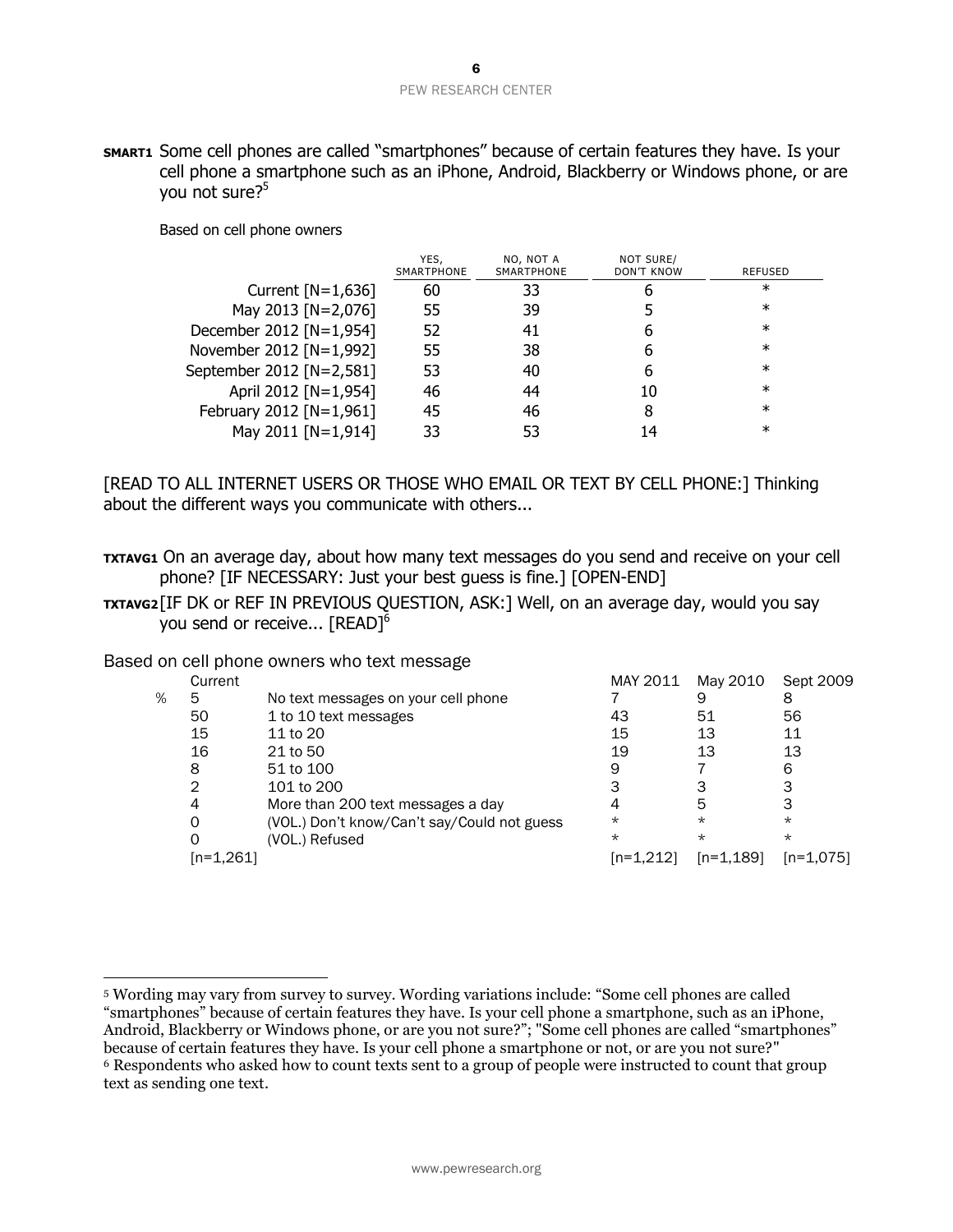## TXTAVG3 On an average day, about how many different people do you text with? [IF NECESSARY: Just your best guess is fine.] [OPEN-END]<sup>7</sup>

Based on cell phone owners who text message [N=1,261]

Current

- % 5 Don't text anyone on an average day
	- 32 1-2 people
	- 30 3-4 people
	- 33 5 or more people
	- 1 Don't know/Can't say/Could not guess
	- 0 Refused

**TXTAVG4** Some people attach photos to text messages. On an average day, about how many PHOTOS do you send and receive by TEXT with other people using your cell phone? [IF NECESSARY: Just your best guess is fine.] [OPEN-END]

TXTAVG5 [IF DK or REF IN PREVIOUS QUESTION, ASK:] Well, on an average day, would you say you send and receive by text... [READ]<sup>8</sup>

Based on cell phone owners who text message [N=1,261]

- Current
- % 43 No photos using your cell phone
	- 55 1 to 10 photos
	- 1 11 to 20
	- 1 21 to 50
	- $*$  51 to 100<br> $*$  101 to 200
	- $*\begin{array}{ccc}\n\star & 101 \text{ to } 200 \\
	\star & \text{More than } 2\n\end{array}$
	- More than 200 photos a day
	- 0 (VOL.) Don't know/Can't say/Could not guess
		- (VOL.) Refused

**EMLAVG1** On an average day, about how many EMAILS do you send and receive, including personal and work emails, and emails you send and receive for any other reason? [IF NECESSARY: Just your best guess is fine.] [OPEN-END]

**EMLAVG2** [IF DK or REF IN PREVIOUS QUESTION, ASK:] Well, on an average day, would you say you send or receive... [READ]<sup>9</sup>

Based on all internet users or those who use their cell phone to email [N=1,455]

Current

| ℅ | 19 | No emails/Do not use email |
|---|----|----------------------------|
|   | 43 | 1 to 10 emails             |
|   | 12 | 11 to 20                   |
|   | 14 | 21 to 50                   |
|   | 7  | 51 to 100                  |
|   | 3  | 101 to 200                 |
|   | 1  | More than 200 emails a day |
|   |    |                            |

 $\overline{a}$ <sup>7</sup> Respondents who asked how to count texts sent to a group of people were instructed to count each separate person in the group as someone they text with.

<sup>&</sup>lt;sup>8</sup> Respondents who asked how to count photos texted to a group of people were instructed to count that group text as texting one photo.

<sup>9</sup> Respondents who asked how to count emails sent to a group of people were instructed to count this as sending one email.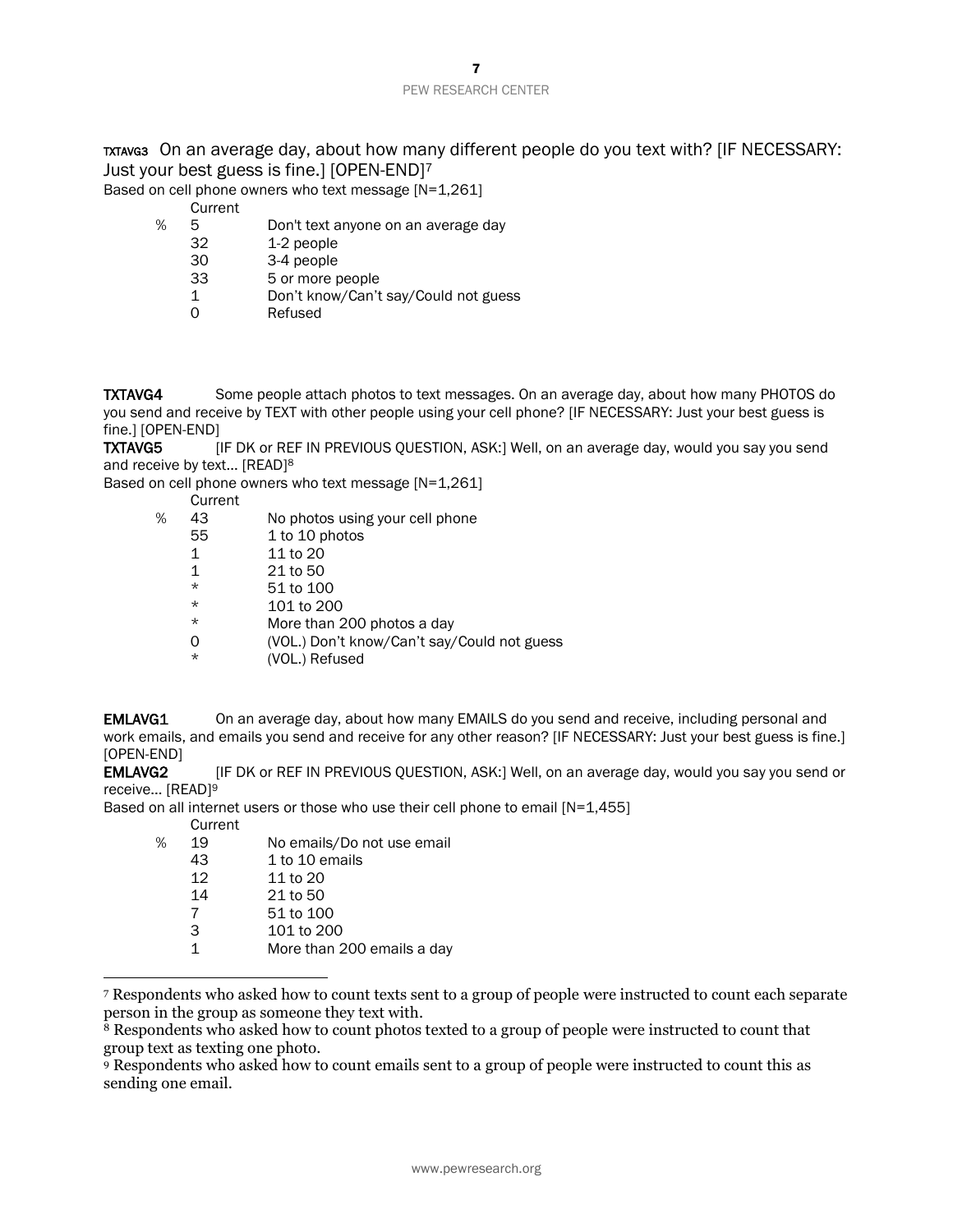- \* (VOL.) Don't know/Can't say/Could not guess
	- (VOL.) Refused

EMLAVG3 On an average day, about how many different people do you send and receive email with? [IF NECESSARY: Just your best guess is fine.] [OPEN-END]<sup>10</sup>

Based on those who send or receive email on an average day [N=1,177]

Current

- % 3 Don't email anyone on an average day
	- 25 1-2 people
	- 14 3-4 people
	- 58 5 or more people
	- 1 Don't know/Can't say/Could not guess
	- \* Refused

PICAVG1 Thinking about a slightly longer time period... In an average WEEK, about how many PHOTOS do you upload or post online so that you can share them with others? [IF NECESSARY: Just your best guess is fine.] [OPEN-END]

PICAVG2 [IF DK OF REF IN PREVIOUS QUESTION, ASK:] Well, in an average week, would you say you upload or post... [READ]

Based on internet users who upload photos [N=810]

Current

- % 16 No photos
	- 68 1 to 10 photos
	- 8 11 to 20<br>4 21 to 50
	- 21 to 50
	- 2 51 to 100
	- \* 101 to 200
	- 1 More than 200 photos a week
	- \* (VOL.) Don't know/Can't say/Could not guess
		- (VOL.) Refused

<sup>10</sup> Respondents who asked how to count emails sent to a group of people were instructed to count each separate person in the group as someone they email.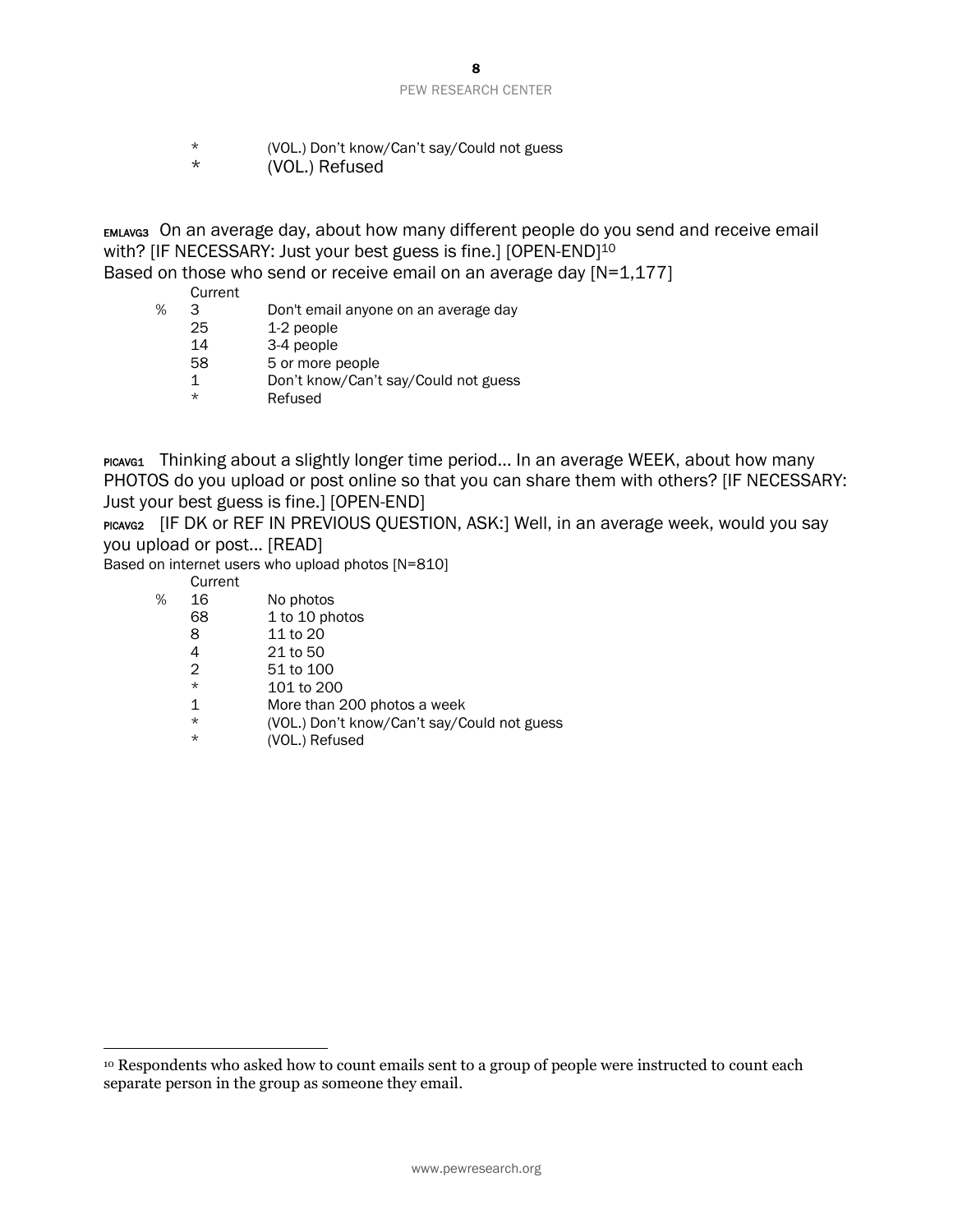**Q4** Next I'm going to read you difficulties people sometimes experience. Please tell me if you know someone – OTHER THAN YOURSELF – who has experienced any of the following in past 12 months. Do you know someone who has... [INSERT ITEMS; RANDOMIZE] in the past 12 months? [IF YES, PROBE: Did this happen to someone close to you or to someone you are not very close to?]

|    |                                                                  | YES,<br><b>CLOSE TO</b><br>ME | YES, NOT<br><b>CLOSE TO</b><br>ME | YES, BOTH<br><b>CLOSE AND</b><br><b>NOT</b><br>CLOSE | NO, NOT<br>T <sub>0</sub><br><b>ANYONE I</b><br><b>KNOW</b> | DON'T<br><b>KNOW</b> | <b>REFUSED</b> |
|----|------------------------------------------------------------------|-------------------------------|-----------------------------------|------------------------------------------------------|-------------------------------------------------------------|----------------------|----------------|
| a. | Been hospitalized or experienced a<br>serious accident or injury | 36                            | 12                                | $\overline{2}$                                       | 50                                                          | $\mathbf 0$          | $\ast$         |
| b. | Experienced the death of a child,<br>partner, or spouse          | 22                            | 13                                | $\mathbf{1}$                                         | 63                                                          | $\ast$               | $\ast$         |
| c. | Gone through a marital separation<br>or divorce                  | 18                            | 12                                | $\mathbf{1}$                                         | 69                                                          | ∗                    | $\ast$         |
| d. | Been fired or laid off                                           | 25                            | 15                                | $\overline{2}$                                       | 58                                                          | $\mathbf 0$          | $\ast$         |
| e. | Been accused of or arrested for a<br>crime                       | 10                            | 12                                | $\mathbf{1}$                                         | 78                                                          | $\Omega$             | $\ast$         |
| f. | Started a new job                                                | 43                            | 11                                | $\overline{2}$                                       | 43                                                          | ∗                    | $\ast$         |
| g. | Experienced a demotion or pay cut<br>at work                     | 17                            | 8                                 | $\mathbf{1}$                                         | 74                                                          | $\star$              | $\ast$         |
| h. | Been the victim of a robbery or<br>physical assault              | 13                            | 8                                 | $\mathbf{1}$                                         | 78                                                          | ∗                    | $\mathbf 0$    |
| i. | Had a child move out of the house<br>or move back into the house | 27                            | 7                                 | $\mathbf{1}$                                         | 64                                                          | ∗                    | $\ast$         |
| j. | Become engaged or married                                        | 31                            | 17                                | $\mathbf{1}$                                         | 50                                                          | ∗                    | $\ast$         |
| k. | Become pregnant, given birth, or<br>adopted a child              | 35                            | 17                                | $\overline{2}$                                       | 46                                                          | $\star$              | $\ast$         |
| l. | Moved or changed homes                                           | 41                            | 13                                | $\overline{2}$                                       | 44                                                          | $\star$              | $\ast$         |

**SNS2** Thinking about the social networking sites you use... About how often do you visit or use [INSERT ITEMS; RANDOMIZE]? Several times a day, about once a day, 3-5 days a week, 1-2 days a week, every few weeks or less often?

|                                                                   | <b>SEVERAL</b><br>TIMES A<br><b>DAY</b> | <b>ABOUT</b><br>ONCE A<br><b>DAY</b> | WEEK | 3-5 DAYS A 1-2 DAYS A EVERY FEW<br>WEEK | <b>WEEKS</b> | <b>LESS</b><br><b>OFTEN</b> | DON'T<br><b>KNOW</b> | REFUSED |
|-------------------------------------------------------------------|-----------------------------------------|--------------------------------------|------|-----------------------------------------|--------------|-----------------------------|----------------------|---------|
| Item A: Based on<br>Twitter users $[N=223]$                       |                                         |                                      |      |                                         |              |                             |                      |         |
| Twitter<br>a.<br>Item B: Based on<br>Instagram users<br>$[N=196]$ | 29                                      | 17                                   | 10   | 11                                      | 12           | 20                          |                      |         |
| b.<br>Instagram<br>Item C: Based on<br>Pinterest users $[N=272]$  | 35                                      | 22                                   | 11   | 10                                      | 6            | 15                          | 1                    | Ω       |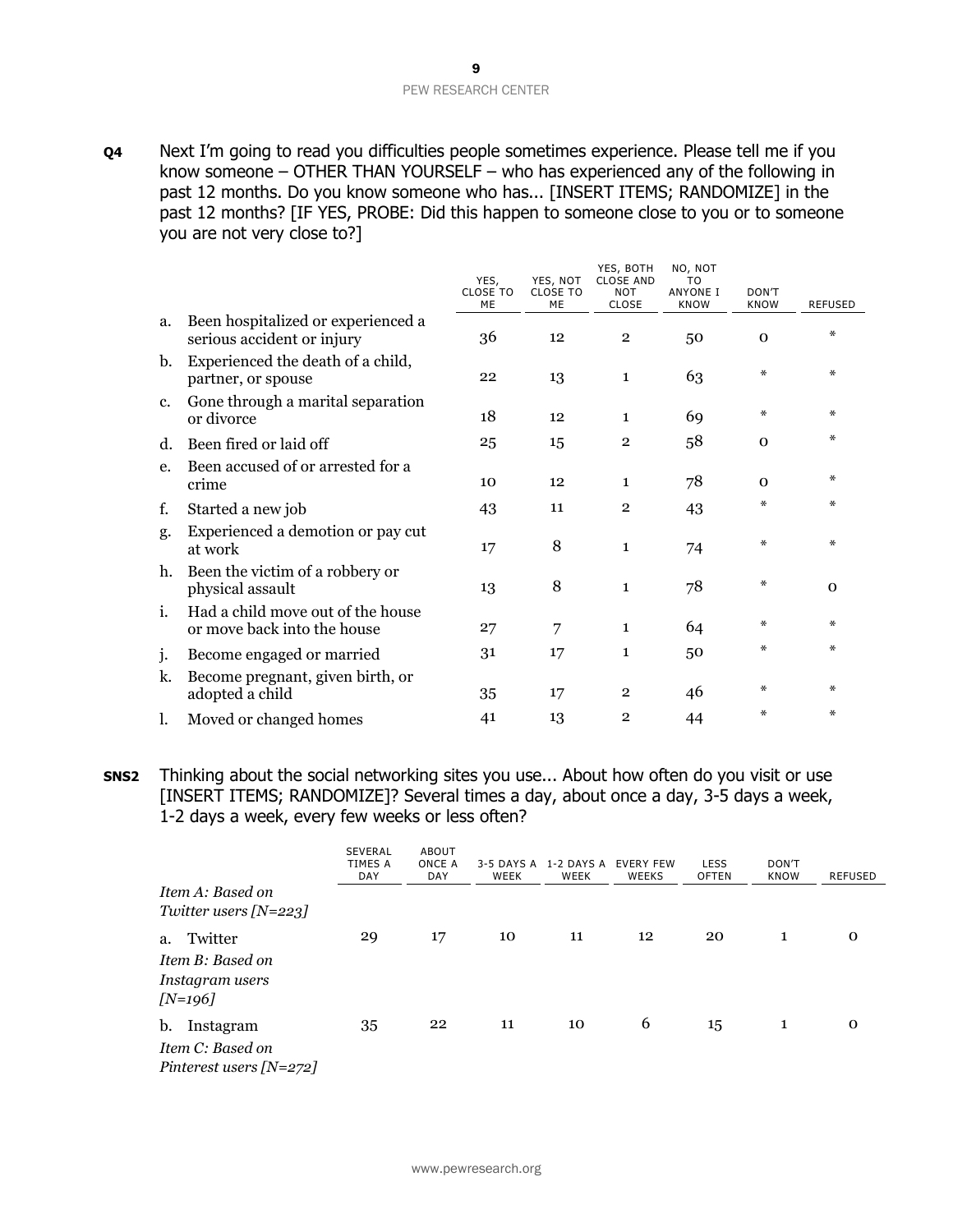| c. | Pinterest<br>Item D: Based on<br>LinkedIn users $[N=341]$      | 11 | 13 | 10 | 20 | 21 | 24 |        |          |
|----|----------------------------------------------------------------|----|----|----|----|----|----|--------|----------|
|    | d. LinkedIn<br>Item E: Based on<br>Facebook users<br>$[N=960]$ | 5  | 8  | 15 | 19 | 27 | 25 | $\ast$ | $\ast$   |
| e. | Facebook                                                       | 40 | 24 | 10 | 13 | 6  | 8  | $\ast$ | $\Omega$ |

FB4 Thinking just about your Facebook profile... How many friends do you currently have in your network? [IF NECESSARY: Just your best guess is fine.]

Based on Facebook users [N=960]

Current

| ℅ |               | No friends            |
|---|---------------|-----------------------|
|   | 39            | 1-100 friends         |
|   | 23            | 101-250 friends       |
|   | 20            | 251-500 friends       |
|   | 15            | More than 500 friends |
|   | $\mathcal{P}$ | Don't know            |
|   | 1             | Refused               |
|   |               |                       |

**FB8** How often, if ever, do you [INSERT ITEMS IN ORDER]? Several times a day, about once a day, 3-5 days a week, 1-2 days a week, every few weeks, less often, or never?

How often do you [INSERT NEXT ITEM]? [READ AS NECESSARY: Several times a day, about once a day, 3-5 days a week, 1-2 days a week, every few weeks, less often, or never?]

Based on Facebook users [N=960]

| SEVERAL    | ABOUT |                          |               | <b>FVFRY</b> |       |              |       |         |
|------------|-------|--------------------------|---------------|--------------|-------|--------------|-------|---------|
|            |       |                          |               |              |       |              |       |         |
| TIMES A    |       | ONCE A 3-5 DAYS 1-2 DAYS |               | FFW          | LESS  |              | DON'T |         |
| <b>DAY</b> | DAY   |                          | A WEEK A WEEK | <b>WEEKS</b> | OFTEN | <b>NEVER</b> | KNOW  | REFUSED |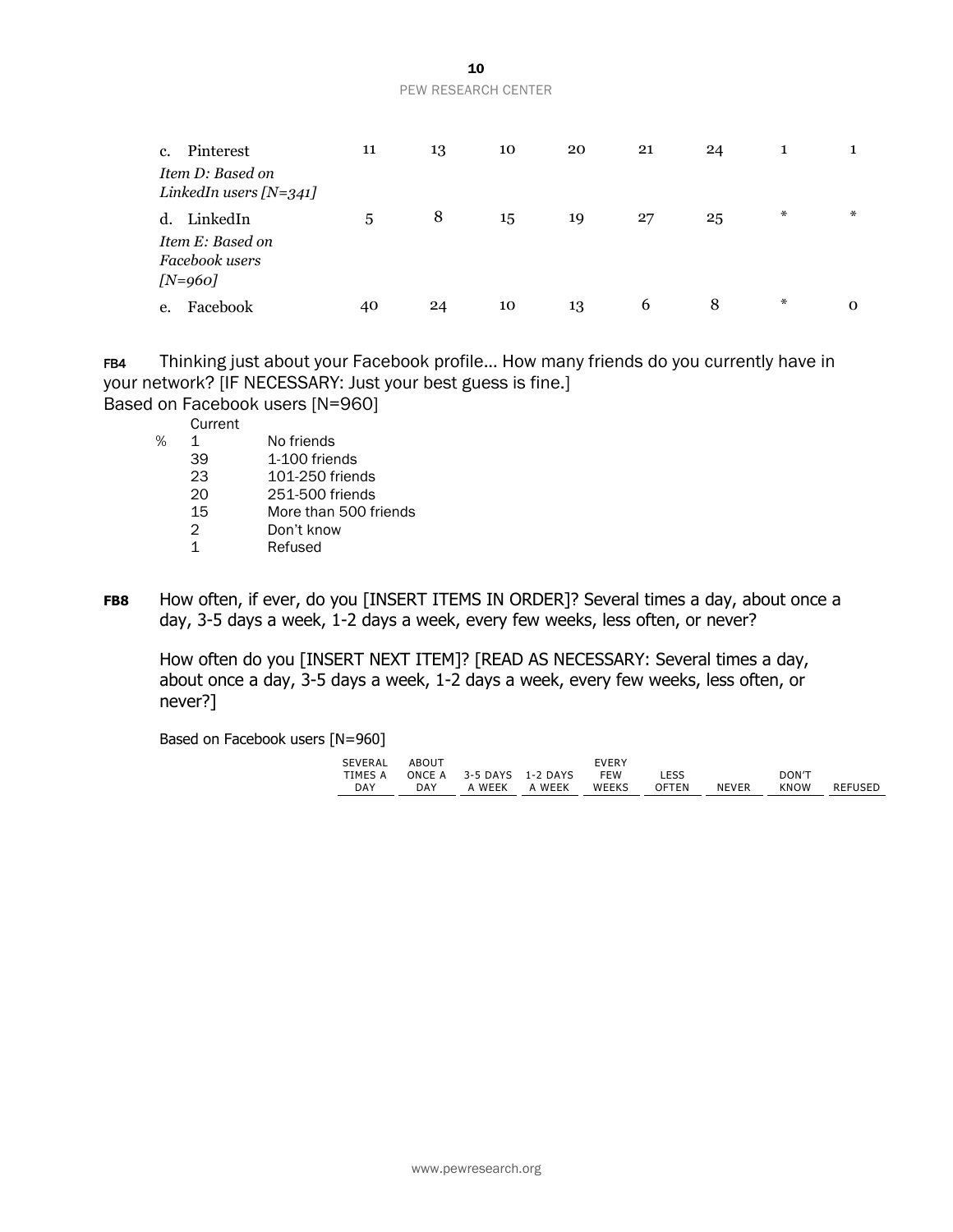| a.          | Change or update your<br>status on Facebook                                                              | 4  | 6  | 6  | 15 | 16 | 27 | 25 | ∗ | ∗      |
|-------------|----------------------------------------------------------------------------------------------------------|----|----|----|----|----|----|----|---|--------|
| b.          | Click the "like" button next<br>to other people's status,<br>photos, links or other posts<br>on Facebook | 29 | 15 | 12 | 13 | 9  | 12 | 10 | 1 | $\ast$ |
| $c_{\cdot}$ | Comment on other<br>people's photos on<br>Facebook                                                       | 15 | 16 | 10 | 15 | 11 | 17 | 15 | ∗ | ∗      |
| d.          | Comment on other<br>people's status, photos,<br>links or other posts on<br>Facebook                      | 16 | 15 | 12 | 15 | 10 | 18 | 15 | ∗ | ∗      |
| e.          | Send private Facebook<br>messages                                                                        | 10 | 9  | 9  | 14 | 17 | 21 | 20 | ∗ | ∗      |

 $\overline{a}$ <sup>i</sup> December 2012 trends based on the 2012 Post-Election Tracking Survey, conducted November 14–December 9, 2012 [N=2,261, including 908 cell phone interviews].

ii November 2012 trends based on the Gates Library Services Survey, conducted October 15 – November 10, 2012 among those age **16 or older** [N=2,252, including 1,125 cell phone interviews].

iii August 2012 trends based on the "Civic Engagement Tracking Survey" conducted July 16–August 7, 2012 [N=2,253, including 900 cell phone interviews].

iv January 2011 trends based on the Pew Internet Project/Project for Excellence in Journalism/Knight Foundation "Local News survey," conducted January 12-25, 2011 [N=2,251, including 750 cell phone interviews].

 $v$  December 2010 trends based on the Social Side of the Internet survey, conducted November 23–December 21, 2010 [N=2,303, including 748 cell phone interviews].

vi November 2010 trends based on the Post-Election Tracking Survey 2010, conducted November 3-24, 2010 [N=2,257, including 755 cell phone interviews].

vii January 2010 trends based on the Online News survey, conducted December 28, 2009 – January 19, 2010 [N=2,259, including 562 cell phone interviews].

viii December 2009 trends based on the Fall Tracking "E-Government" survey, conducted November 30 – December 27, 2009 [N=2,258, including 565 cell phone interviews].

ix November 2008 trends based on the Post-Election 2008 Tracking survey, conducted November 20-December 4, 2008  $[N=2.254]$ .

x August 2008 trends based on the August Tracking 2008 survey, conducted August 12-31, 2008 [N=2,251].

<sup>xi</sup> July 2008 trends based on the Personal Networks and Community survey, conducted July 9-August 10, 2008 [N=2.512, including 505 cell phone interviews]

xii May 2008 trends based on the Spring Tracking 2008 survey, conducted April 8-May 11, 2008 [N=2,251].

xiii April 2008 trends based on the Networked Workers survey, conducted March 27-April 14, 2008. Most questions were asked only of full- or part-time workers [N=1,000], but trend results shown here reflect the total sample [N=2,134].

xiv January 2008 trends based on the Networked Families survey, conducted December 13, 2007-January 13, 2008 [N=2,252].

 $x<sup>v</sup>$  December 2007 trends based on the Annual Gadgets survey, conducted October 24-December 2, 2007 [N=2,054, including 500 cell phone interviews].

xvi September 2007 trends based on the Consumer Choice survey, conducted August 3-September 5, 2007 [N=2,400, oversample of 129 cell phone users].

a. Change or update your

www.pewresearch.org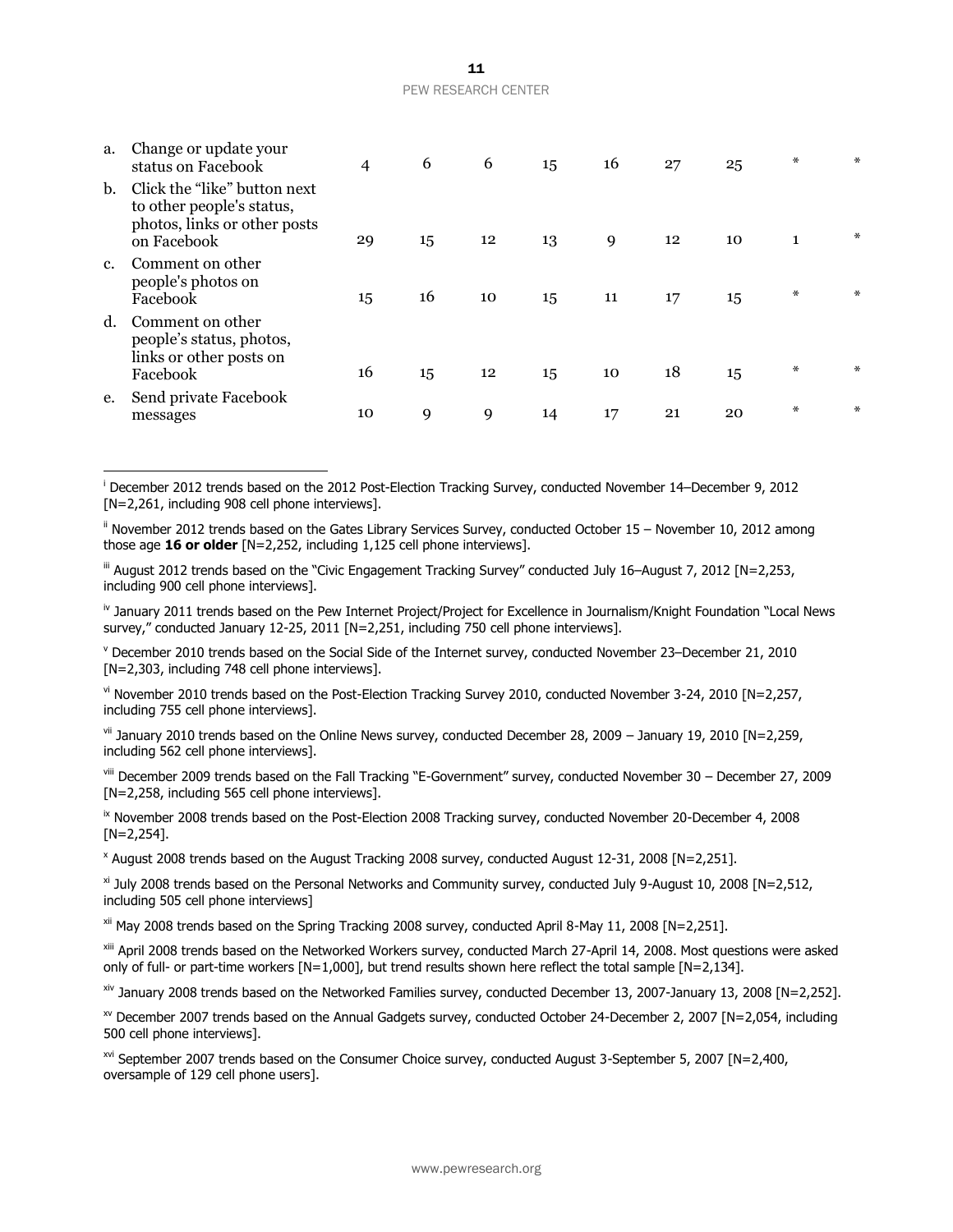xvii February 2007 trends based on daily tracking survey conducted February 15-March 7, 2007 [N=2,200].

xviii December 2006 trends based on daily tracking survey, conducted November 30 - December 30, 2006 [N=2,373].

xix November 2006 trends based on Post-Election tracking survey, conducted Nov. 8-Dec. 4, 2006 [N=2,562]. This includes an RDD sample [N=2,362] and a cell phone only sample [N=200]. Results reflect combined samples, where applicable.

 $\frac{1}{2}$  August 2006 trends based on daily tracking survey, conducted August 1-31, 2006 [N=2,928].

 $\overline{a}$ 

 $\frac{xxi}{x}$  April 2006 trends based on the Annual Gadgets survey, conducted Feb. 15-Apr. 6, 2006 [N=4,001].

 $x$ <sup>xxii</sup> February 2006 trends based on the Exploratorium Survey, conducted Jan. 9-Feb. 6, 2006 [N=2,000].

xxiii December 2005 trends based on daily tracking survey conducted Nov. 29-Dec. 31, 2005 [N=3,011].

xxiv September 2005 trends based on daily tracking survey conducted Sept. 14-Oct.13, 2005 [N=2,251].

 $xxy$  June 2005 trends based on the Spyware Survey, conducted May 4-June 7, 2005 [N=2,001].

xxvi February 2005 trends based on daily tracking survey conducted Feb. 21-March 21, 2005 [N=2,201].

xxvii January 2005 trends based on daily tracking survey conducted Jan. 13-Feb.9, 2005 [N=2,201].

xxviii November 23-30, 2004 trends based on the November 2004 Activity Tracking Survey, conducted November 23-30, 2004 [N=914].

xxix November 2004 trends based on the November Post-Election Tracking Survey, conducted Nov 4-Nov 22, 2004 [N=2,200].

 $x\alpha$  July 2004 trends based on the "Selective Exposure" survey, conducted June 14-July 3, 2004 [N=1,510].

 $\frac{x}{x}$  June 2004 trends based on daily tracking survey conducted May 14-June 17, 2004 [N=2,200].

xxxii March 2004 trends based on "Weak Ties" survey conducted February 17-March 17, 2004 [N=2,200].

xxxiii February 2004 trends based on daily tracking survey conducted February 3-March 1, 2004 [N=2,204].

xxxiv November 2003 trends based on daily tracking survey conducted November 18-December 14, 2003 [N=2,013].

xxxv August 2003 trends based on 'E-Government' survey conducted June 25-August 3, 2003 [N=2,925].

xxxvi June 2003 trends based on 'Internet Spam' survey conducted June 10-24, 2003 [N=2,200].

xxxvii May 2003 trends based on daily tracking survey conducted April 29-May 20, 2003 [N=1,632].

xxxviii March 3-11, 2003 trends based on daily tracking survey conducted March 3-11, 2003 [N=743].

 $\frac{x}{x}$  February 2003 trends based on daily tracking survey conducted February 12-March 2, 2003 [N=1,611].

xl December 2002 trends based on daily tracking survey conducted Nov. 25–Dec. 22, 2002 [N=2,038].

xli November 2002 trends based on daily tracking survey conducted October 28-November 24, 2002 [N=2,745].

 $x^{10}$  October 2002 trends based on daily tracking survey conducted October 7-27, 2002 [N=1,677].

- xliii September 2002 trends based on daily tracking survey conducted September 9-October 6, 2002 [N=2,092].
- xliv July 2002 trends based on 'Sept. 11th -The Impact Online' survey conducted June 26-July 26, 2002 [N=2,501].

xlv March/May 2002 trends based on daily tracking surveys conducted March 1-31, 2002 and May 2-19, 2002.

xlvi January 2002 trends based on a daily tracking survey conducted January 3-31, 2002.

xlvii December 2001 trends represent a total tracking period of December 1-23, 2001 [N=3,214]. This tracking period based on daily tracking surveys conducted December 17-23, 2001 and November 19-December 16, 2001.

xlviii November 2001 trends represent a total tracking period of November 1-30, 2001 [N=2,119]. This tracking period based on daily tracking surveys conducted October 19 – November 18, 2001 and November 19 – December 16, 2001.

xlix October 2001 trends represent a total tracking period of October 1-31, 2001 [N=1,924]. This tracking period based on daily tracking surveys conducted September 20 – October 1, 2001, October 2-7, 2001, October 8-18, 2001, and October 19 – November 18, 2001.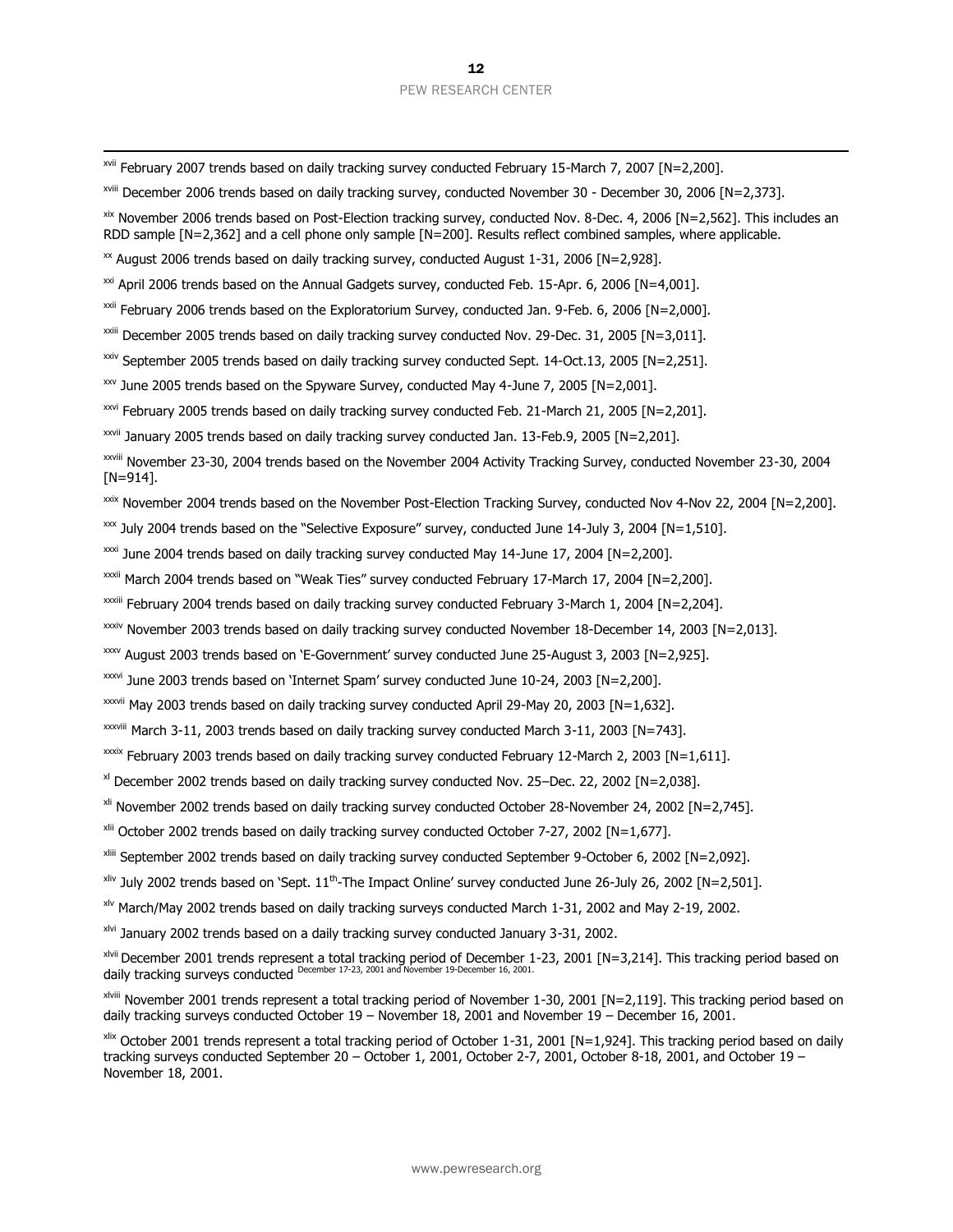l September 2001 trends represent a total tracking period of September 1-30, 2001 [N=742]. This tracking period based on daily tracking surveys conducted August 13-September 10, 2001, September 12-19, 2001 and September 20 - October 1, 2001.

li August 2001 trends represent a total tracking period of August 13-31, 2001 <sup>[N=</sup>1,505<sup>].</sup> This tracking period <sup>based on a daily tracking survey<br>conducted August 13-September 10, 2001<sub>.</sub></sup>

lii February 2001 trends based on a daily tracking survey conducted February 1, 2001-March 1, 2001 [N=2,096].

 $^{\text{\tiny{Iiii}}}$  December  $^{2000}$  trend<sup>s based on a daily tracking survey conducted December 2-<sup>22, 2000</sup> [N=2,383].</sup>

liv November 2000 trend<sup>s based on a daily tracking survey conducted Nov<sup>ember 2</sup> – December 1, 2000 [N=6,321].</sup>

<sup>lv</sup> October 2000 trend<sup>s based on a daily tracking survey conducted October 2<sup>-</sup> Nov<sup>ember</sup> 1<sup>, 2000</sup> [N=3,336].</sup>

lvi September 2000 trend<sup>s based on a daily tracking survey conducted September 15 – October 1, 2000 [N=1,302].</sup>

lvii August 2000 trends based on a daily tracking survey conducted July 24 - August 20, 2000 [N=2,109].

lviii June 2000 trends based on a daily tracking survey conducted May 2 – June 30, 2000 [N=4,606].

 $\frac{1}{x}$  May 2000 trends based on a daily tracking survey conducted March 1 – May 1, 2000 [N=6,036].

 $\mathrm{M}$  August 2-5, 2012 trends based on an omnibus survey conducted August 2-5, 2012 [N=1,005, including 405 cell phone interviews]. Omnibus survey not conducted as a tracking survey.

 $\frac{1}{2}$  December 13-16, 2012 trends based on an omnibus survey conducted December 13-16, 2012 [N=1,006, including 405 cell phone interviews]. Omnibus survey not conducted as a tracking survey.

# Method

 $\overline{a}$ 

This report is based on the findings of a survey on Americans' use of the Internet. The results in this report are based on data from telephone interviews conducted by Princeton Survey Research Associates International from August 7 to September 16, 2013, among a sample of 1,801 adults, age 18 and older. Telephone interviews were conducted in English and Spanish by landline (901) and cell phone (900, including 482 without a landline phone). For results based on the total sample, one can say with 95% confidence that the error attributable to sampling is plus or minus 2.6 percentage points. For results based on Internet users<sup> $\rm{ki}$ </sup> (n=1,445), the margin of sampling error is plus or minus 2.9 percentage points. In addition to sampling error, question wording and practical difficulties in conducting telephone surveys may introduce some error or bias into the findings of opinion polls.

A combination of landline and cellular random digit dial (RDD) samples was used to represent all adults in the United States who have access to either a landline or cellular telephone. Both samples were provided by Survey Sampling International, LLC (SSI) according to PSRAI specifications. Numbers for the landline sample were drawn with equal probabilities from active blocks (area code + exchange + two-digit block number) that contained three or more residential directory listings. The cellular sample was not list-assisted, but was drawn through a systematic sampling from dedicated wireless 100-blocks and shared service 100-blocks with no directory-listed landline numbers.

New sample was released daily and was kept in the field for at least seven days. The sample was released in replicates, which are representative subsamples of the larger population. This ensures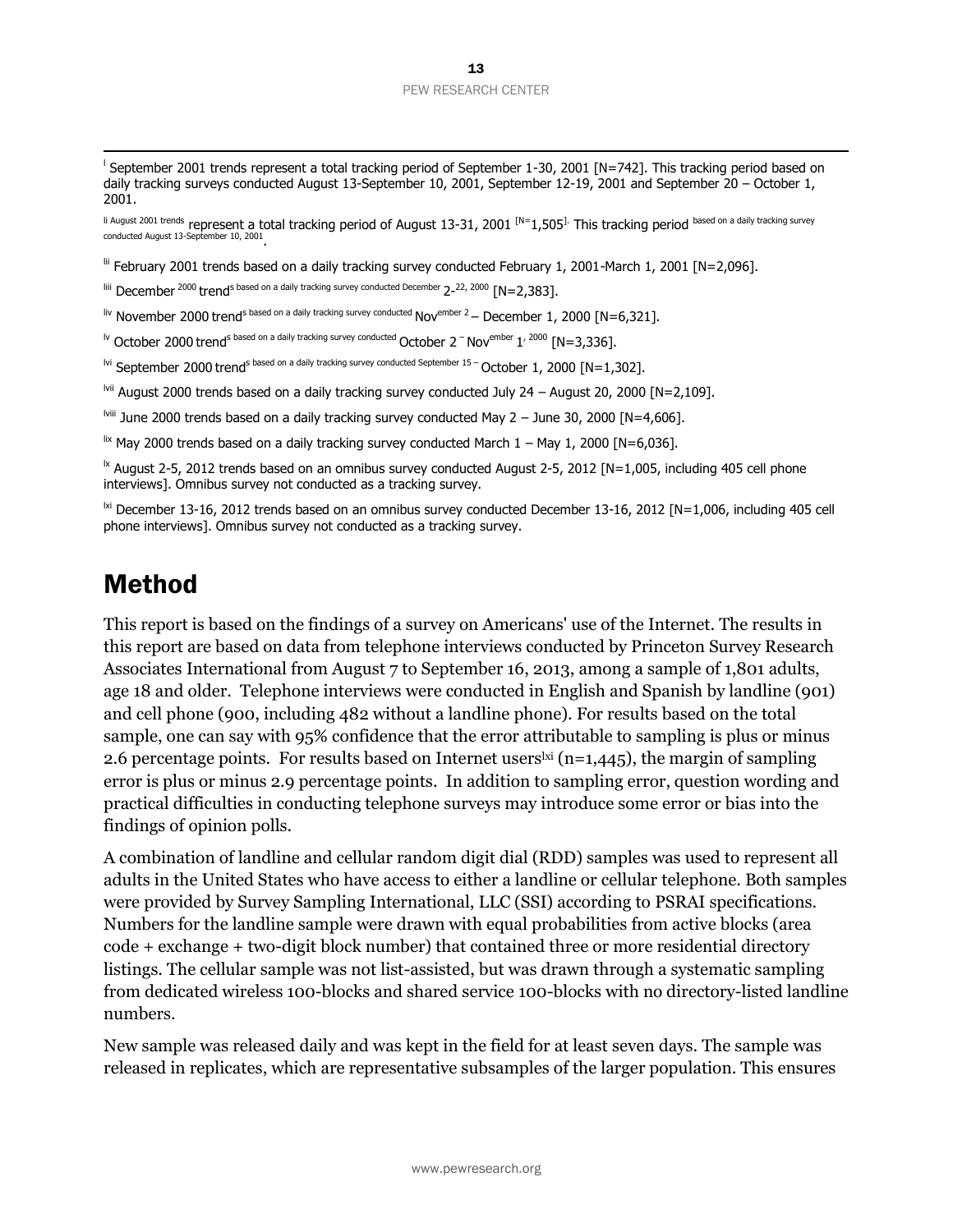$\overline{a}$ that complete call procedures were followed for the entire sample. At least 7 attempts were made to complete an interview at a sampled telephone number. The calls were staggered over times of day and days of the week to maximize the chances of making contact with a potential respondent. Each number received at least one daytime call in an attempt to find someone available. For the landline sample, interviewers asked to speak with the youngest adult male or female currently at home based on a random rotation. If no male/female was available, interviewers asked to speak with the youngest adult of the other gender. For the cellular sample, interviews were conducted with the person who answered the phone. Interviewers verified that the person was an adult and in a safe place before administering the survey. Cellular sample respondents were offered a post-paid cash incentive for their participation. All interviews completed on any given day were considered to be the final sample for that day.

Weighting is generally used in survey analysis to compensate for sample designs and patterns of non-response that might bias results. A two-stage weighting procedure was used to weight this dual-frame sample. The first-stage corrected for different probabilities of selection associated with the number of adults in each household and each respondent's telephone usage patterns.<sup>|xi</sup> This weighting also adjusts for the overlapping landline and cell sample frames and the relative sizes of each frame and each sample.

The second stage of weighting balances sample demographics to population parameters. The sample is balanced to match national population parameters for sex, age, education, race, Hispanic origin, region (U.S. Census definitions), population density, and telephone usage. The Hispanic origin was split out based on nativity; U.S born and non-U.S. born. The White, non-Hispanic subgroup was also balanced on age, education and region. The basic weighting parameters came from the US Census Bureau's 2011 American Community Survey data.<sup>1xi</sup> The population density parameter was derived from Census 2010 data. The telephone usage parameter came from an analysis of the July-December 2012 National Health Interview Survey.<sup>lxi</sup>

Following is the full disposition of all sampled telephone numbers: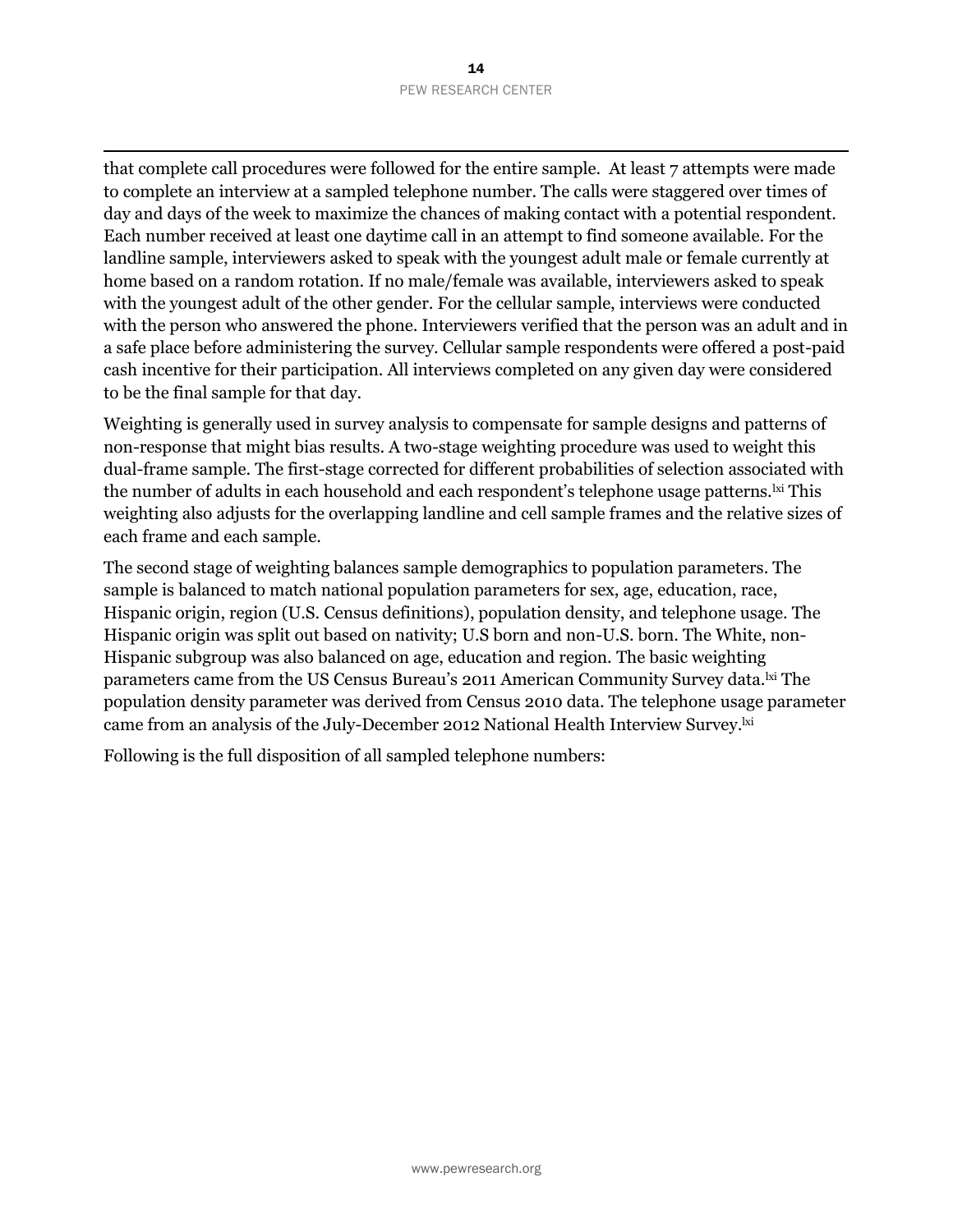| <b>Sample Disposition</b> |        |                             |
|---------------------------|--------|-----------------------------|
| Landline                  | Cell   |                             |
| 40,985                    | 27,000 | <b>Total Numbers Dialed</b> |
| 1,669                     | 346    | Non-residential             |
| 1,458                     | 94     | Computer/Fax                |
| 15                        |        | Cell phone                  |
| 24,589                    | 10,375 | Other not working           |
| 1,994                     | 427    | Additional projected not    |
| 11,260                    | 15,758 | <b>Working numbers</b>      |
| 27.5%                     | 58.4%  | <b>Working Rate</b>         |
|                           |        |                             |
| 665                       | 142    | No Answer / Busy            |
| 3,332                     | 5,501  | Voice Mail                  |
| 27                        | 16     | <b>Other Non-Contact</b>    |
| 7,236                     | 10,099 | <b>Contacted numbers</b>    |
| 64.3%                     | 64.1%  | <b>Contact Rate</b>         |
|                           |        |                             |
| 328                       | 1,793  | Callback                    |
| 5,898                     | 6,776  | Refusal                     |
| 1,010                     | 1,530  | Cooperating numbers         |
| 14.0%                     | 15.2%  | <b>Cooperation Rate</b>     |
|                           |        |                             |
| 53                        | 67     | Language Barrier            |
|                           | 540    | Child's cell phone          |
| 957                       | 923    | Eligible numbers            |
| 94.8%                     | 60.3%  | <b>Eligibility Rate</b>     |
|                           |        |                             |
| 56                        | 22     | <b>Break-off</b>            |
| 901                       | 901    | Completes                   |
| 94.1%                     | 97.6%  | <b>Completion Rate</b>      |
|                           |        |                             |
| 8.4%                      | 9.5%   | <b>Response Rate</b>        |